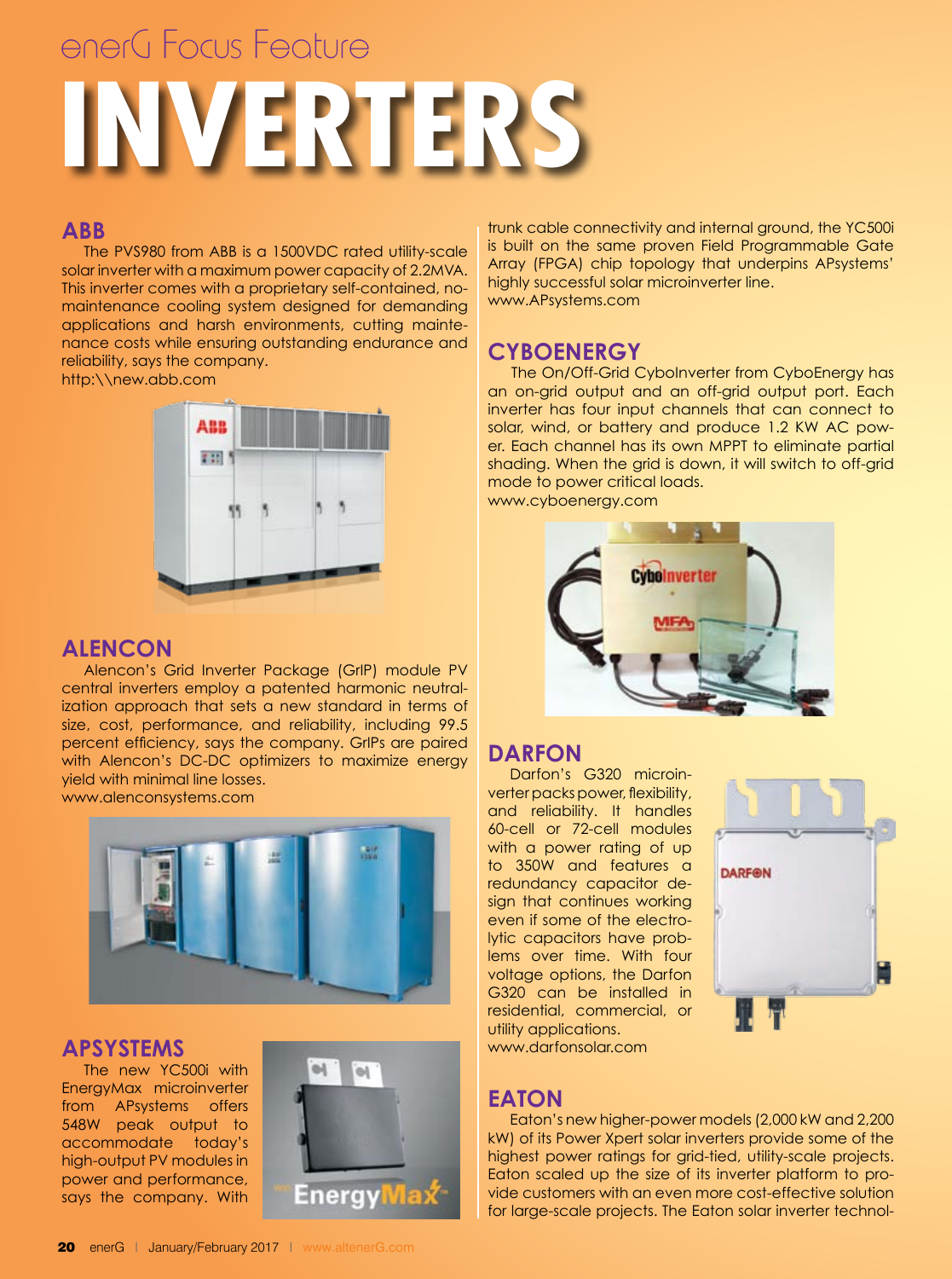# enerG Focus Feature **INVERTERS**

ogy yields best-in-class levelized cost of energy (LCOE) and has an industry leading 98.5 percent efficiency by the California Energy Commission (CEC). The solar inverters are designed and tested to meet the Underwriters Laboratories (UL) 1741 standard, are outdoor-rated, and feature a wide Maximum Power Point Tracking (MPPT) voltage range.

#### www.eaton.com



#### **Enphase Energy**

The Enphase Microinverter System offers more energy, smarter insights, and easier installation, says the

company. Microinverters harvest more energy from solar panels, and high reliability standards ensure fewer maintenance hassles down the road. Streamlined accessories make installations simpler and faster, saving time and money. Real-time, panel-level monitoring makes it easy to manage an entire fleet from a computer or mobile device, while remote diagnostics and troubleshooting mean faster repairs and fewer costly truck rolls, says Enphase. www.enphase.com



#### **Fronius**

The Fronius SnapINverter line offers integrated Wi-Fi and SunSpec Modbus interfaces, NEMA 4X rating, wide voltage windows, multiple MPP trackers, and easy instal-



lation in 15 minutes or less, says the company. With the identical look and feel, the Fronius SnapINverters reduce the cost of training and servicing. Power classes range from 1.5 to 24.0 kW. www.fronius.com

#### **HiQ Solar**

The company's NEMA6 3-phase string inverter is said to be a rugged problem-solver. Have a difficult roof layout? Unequal strings are no problem. Harsh conditions? It's sealed and ready. A retrofit with no mounting space or a carport with difficult aesthetic restrictions? Tuck it under the array out of sight. Customers can choose either the award-winning 480V or 208V model. www.hiqsolar.com



#### **Huawei**

The Huawei SUN2000-45KTL-US-HV-D0 is said to be the world's first 1500Vdc string inverter. Huawei's 8-string inverter provides intelligent string monitoring and power line communication technology. With real-time operation monitoring, it offers adaptive edge 4MPPT for fast tracking.

The maximum efficiency reaches 99 percent and CEC efficiency of 98.5 percent. The DC is AFCI compliant to UL 1699B, and the DC disconnect is integrated, offering safety and convenience for maintenance and ground fault protection with Category C surge arresters for both DC and AC. Its five-level topology can significantly reduce self-power consumption and directly increase energy yield by more than 0.3 percent. www.huawei.com



*to page 22*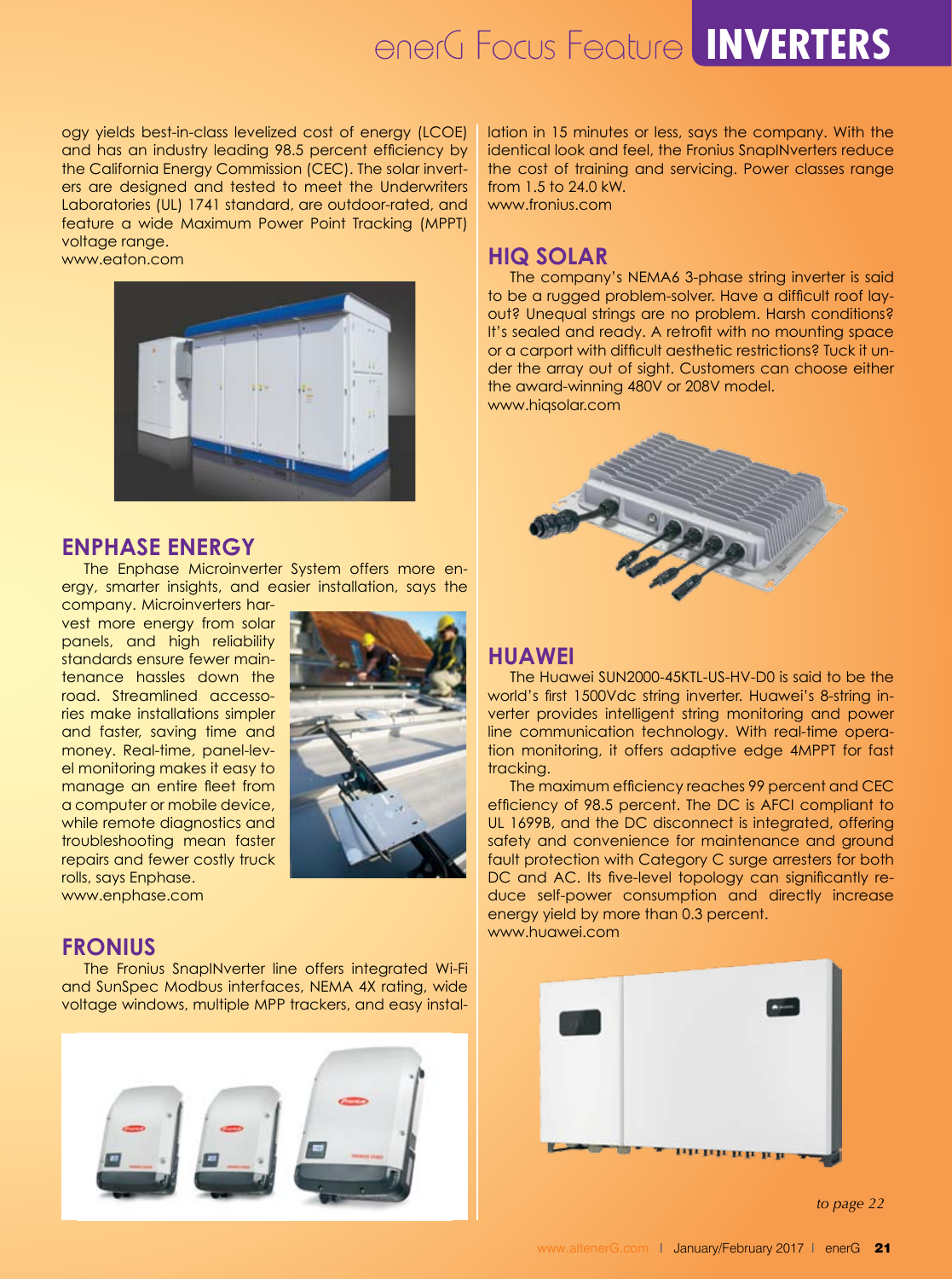# **INVERTERS** enerG Focus Feature

*from page 21*

#### **Ingeteam**

Ingeteam's new 1,500Vdc central inverter features



the highest power density on the market (5.34W/in3), says the company. This NE-MA3-rated PV inverter can deliver its rated power up to 122ºF, and it complies with UL-1741. Thanks to its compactness, up to three inverters can be integrated into MV skids, achieving up to 4.91MVA.

www.ingeteam.com

# **KACO new energy**

The Ultraverter from KACO new energy is packaged with only three separate SKUs, while similar competing products often require larger numbers of different sizes and components, a common cause of unfavorably high inventory levels for installers and distributors, says the com-



pany. Eliminating the need for costly proprietary Balance of System (BOS) components, KACO's Ultraverter is customized for compatibility with the most accessible, user-friendly and cost-effective components in PV design, says the company,

a decision executed specifically based on distributor/ installer feedback regarding opportunities to reduce BOS and installation costs. www.kaco-newenergy.com

### **Nextronex**

The RAY-MAX 2 Power Podium is an integrated inverter system providing the Nextronex patented Distributed Architecture preassembled, prewired, and pretested in the company's factory. The Power Podiums range from 275 kW to 2.2 MW AC offering a central inverter solution with the advantages of modular topology that includes 480v up to 25kV Class output.

www.nextronex.com



# **OutBack Power**

OutBack's FLEXpower Radian systems are prewired and pretested to save valuable installation time and reduce problems at the jobsite. Available in 4kW and 8kW versions, FLEXpower Radian includes the charge controller(s), networking, communications and programming components, and load center all on one pre-assembled unit that hangs on the wall. The SystemEdge option adds energy storage.



www.outbackpower.com

### **Schneider Electric**

Schneider Electric recently launched the Conext SmartGen, an intelligent, cloud-connected 1500-volt utility-scale power conversion system. It records and stores

its own operation and service history, has self-diagnostic capabilities, and can send predictive maintenance warnings and reports through the cloud. Housed in a water- and dustsealed corrosionproof enclosure,



the inverter is designed to deliver up to 2MVA of power for 30 years.

www.schneider-electric.com

# **SIC USA (Satcon)**

Next generation Satcon EQX inverters are designed for 1000Vdc and will also be available for 1500Vdc in Q2 of 2017. New generation EQX models are designed based on proven PowerGate Plus technology with increased efficiency and higher operating temperatures, and they come with advanced grid management features such as ZVRT, LVRT, and LFRT as standard features. www.sicusallc.com



#### **SMA**

SMA offers among the industry's broadest solar inverter portfolios, ranging from module-level technologies for the residential market through large-scale, centralized